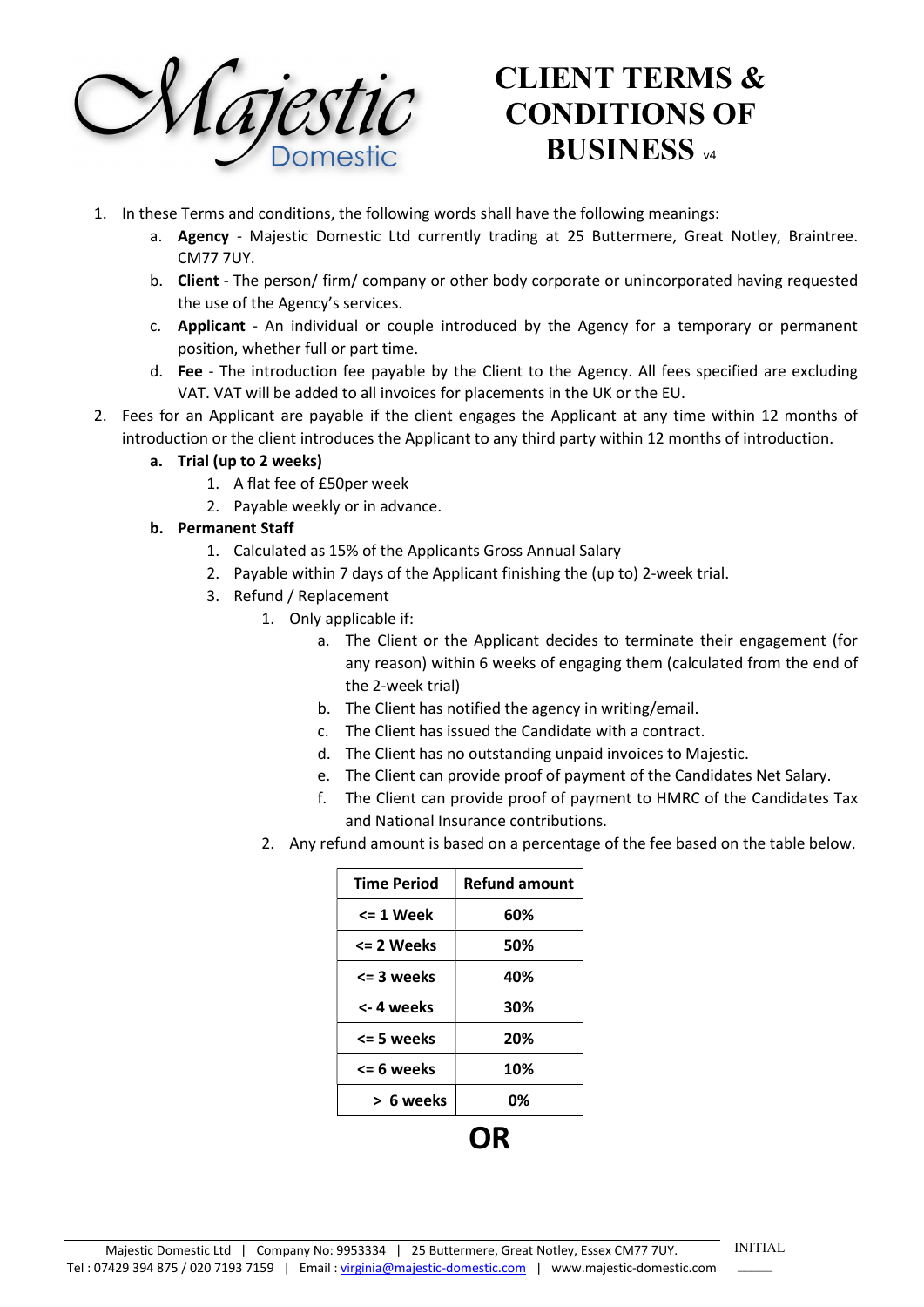

## CLIENT TERMS & CONDITIONS OF **BUSINESS**

3. Majestic Domestic will endeavour to find a replacement candidate for a period of two weeks. If a replacement candidate is subsequently terminated or leaves for any reason, no further candidates or refunds will be entertained.

#### c. Temporary Staff

- 1. A flat fee of £75 per week or 15% of the gross weekly salary (whichever is higher).
- 2. Payable weekly or in advance.
- d. Weekend or Day Visit
	- 1. £25 per day
	- 2. Payable weekly or in advance.
- 3. If a Client increases the hours and/or salary of the Applicant by more than 5% within 12 months of the Applicant beginning their engagement, the Client agrees to pay the difference between the Fee already paid, and a recalculated Fee based on the increased gross salary.
- 4. By interviewing and engaging one of the Agency's applicants (whether for a permanent position, full time, part time or temporary) the Client is deemed to have accepted and agreed to these Terms & Conditions of Business and fee structure.
- 5. All information regarding Applicants is strictly confidential and will not be distributed by the Client to any third party.
- 6. If the Client attempts to, or does, engage the Applicant without notifying the Agency and without the Client paying the appropriate Agency Fee, and the Agency subsequently finds out, the Agency reserves the right to increase the Agency Fee by 100%.
- 7. The Agency reserves the right to charge interest on overdue payments at a rate of 5% per month from the due date until payment is met in full including accrued interest.
- 8. The Client undertakes to provide either a letter or contract of employment to the applicant, a copy of which must be sent to the Agency, upon engagement. The contract or letter should state agreed salary, tax and national insurance contributions, duties, hours, free time, paid holiday and any other benefits.
- 9. For Trials, temporary and permanent engagements, the Client is responsible for the payment of the Applicant's Salary, Income Tax, National Insurance Contributions, and the Clients National Insurance Contributions.
- 10. Whilst the Agency endeavours to introduce suitable Applicants to the Client, it cannot guarantee the suitability or that all the information regarding any applicant is accurate and does not accept liability for any misrepresentation, loss, damages, claims or expenses concerning Applicants introduced or any consequences, either direct or indirect.
- 11. Although the Agency interviews and checks references for potential applicants the Client, has sole responsibility for obtaining a validating reference, qualifications and, if necessary, medical information to satisfy themselves of the Applicant's suitability.
- 12. The Client shall advise the successful Applicant of any special health and safety requirements, and shall be liable for any injury, loss or damage to an Applicant while under their direction or control.
- 13. If a temporary booking is extended, the Client must inform the Agency so that an amended fee can be charged.
- 14. The Agency reserves the right to change any clauses within these terms & conditions of business without prior notice should the laws change & dictate this to be necessary.
- 15. This Agreement is governed by English law and all parties submit to the Jurisdiction of the English Court.

INITIAL